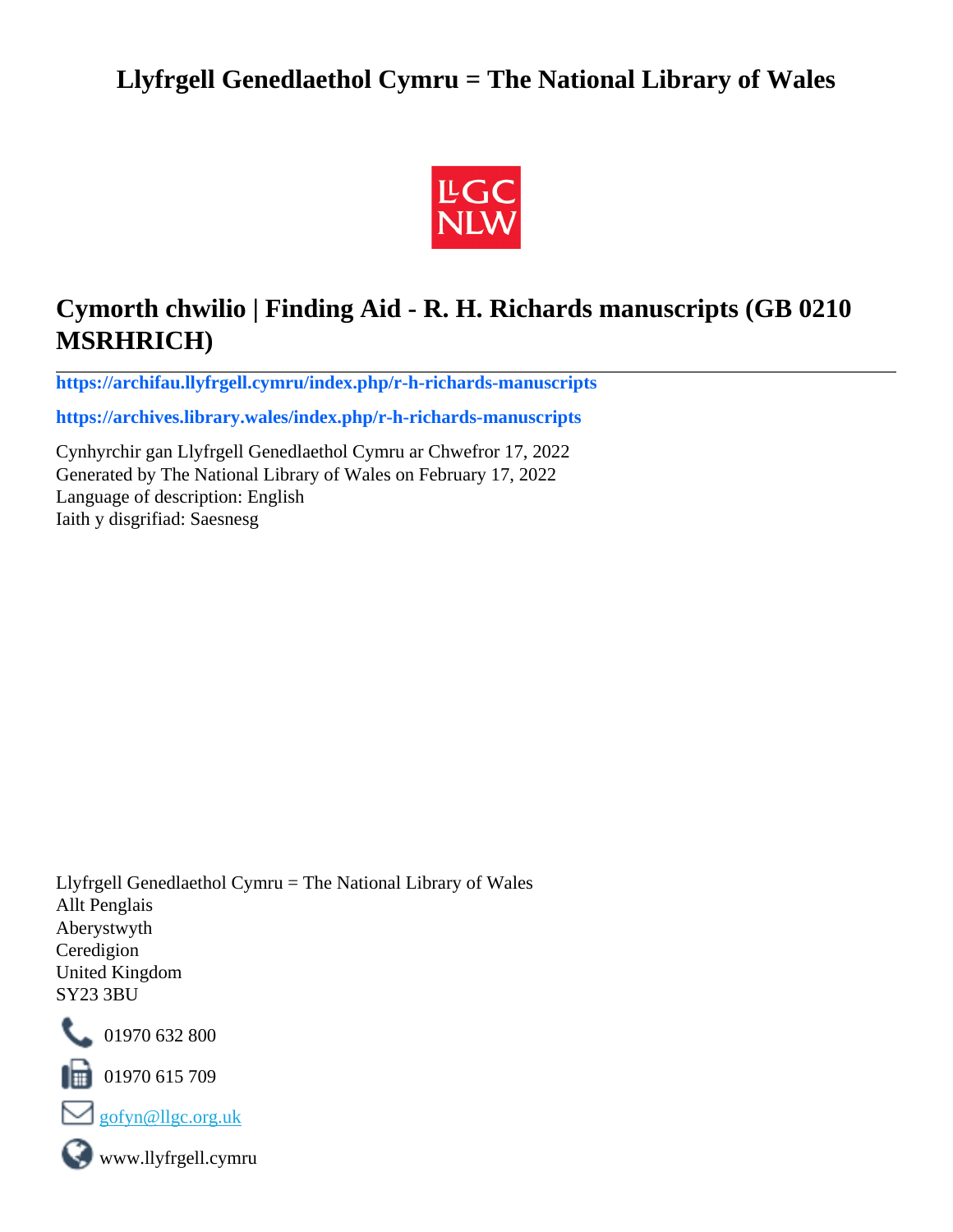# **Tabl cynnwys | Table of contents**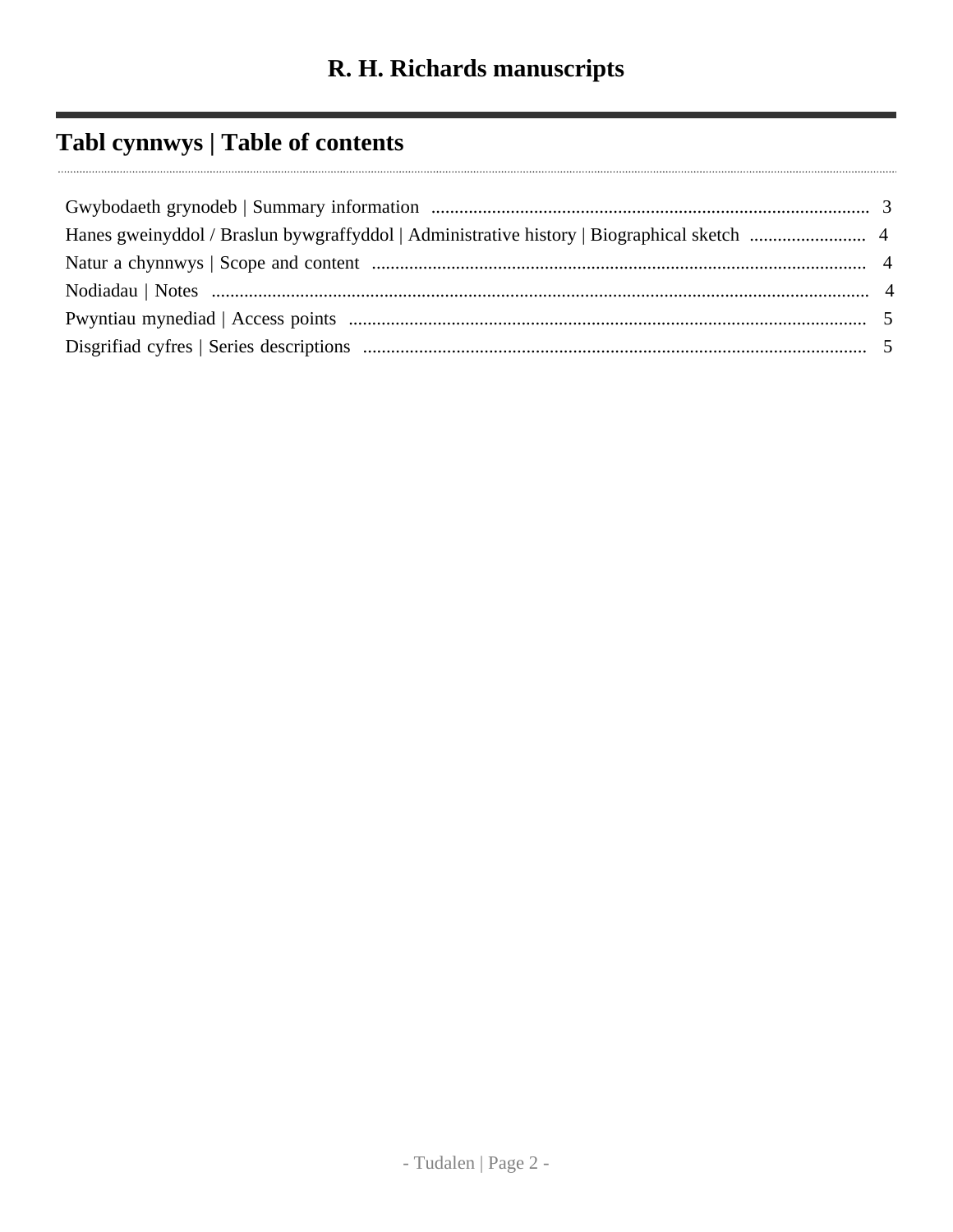## <span id="page-2-0"></span>**Crynodeb o wybodaeth | Summary of information**

| <b>Lleoliad   Repository:</b>                                                       | Llyfrgell Genedlaethol Cymru = The National Library of Wales                                                                                                                                                                  |
|-------------------------------------------------------------------------------------|-------------------------------------------------------------------------------------------------------------------------------------------------------------------------------------------------------------------------------|
| <b>Teitl   Title:</b>                                                               | R. H. Richards manuscripts                                                                                                                                                                                                    |
| Cod cyfeirnod  <br><b>Reference code:</b>                                           | GB 0210 MSRHRICH                                                                                                                                                                                                              |
| Virtua system control<br>number [alternative]:                                      | vtls004530129                                                                                                                                                                                                                 |
| <b>Dyddiad</b>   Date:                                                              | [18 cent.]-[1876] (dyddiad creu   date of creation)                                                                                                                                                                           |
| Disgrifiad ffisegol  <br><b>Physical description:</b>                               | 6 volumes.                                                                                                                                                                                                                    |
| Lleoliad ffisegol  <br><b>Physical location:</b>                                    | ARCH/MSS (GB0210)                                                                                                                                                                                                             |
| Iaith   Language:                                                                   | English                                                                                                                                                                                                                       |
| <b>Iaith   Language:</b>                                                            | Welsh                                                                                                                                                                                                                         |
| Dyddiadau creu,<br>golygu a dileu   Dates<br>of creation, revision<br>and deletion: | July 2008 and May 2011.                                                                                                                                                                                                       |
| <b>Nodyn</b>   <b>Note</b><br>[sourcesDescription]:                                 | The following sources were used in the compilation of this<br>description: Handlist of Manuscripts in the National Library of<br>Wales, Volume III (Aberystwyth, 1961), Y Bywgraffiadur Cymreig<br>hyd 1940 (Llundain, 1953). |
| <b>Nodyn</b>   <b>Note</b><br>[generalNote]:                                        | Title based on contents.                                                                                                                                                                                                      |
| <b>Nodyn</b>   <b>Note</b><br>[generalNote]:                                        | Formerly R. H. Richards MSS 1-6.                                                                                                                                                                                              |
| <b>Nodyn</b>   Note<br>[generalNote]:                                               | Preferred citation: NLW MSS 9913-9918.                                                                                                                                                                                        |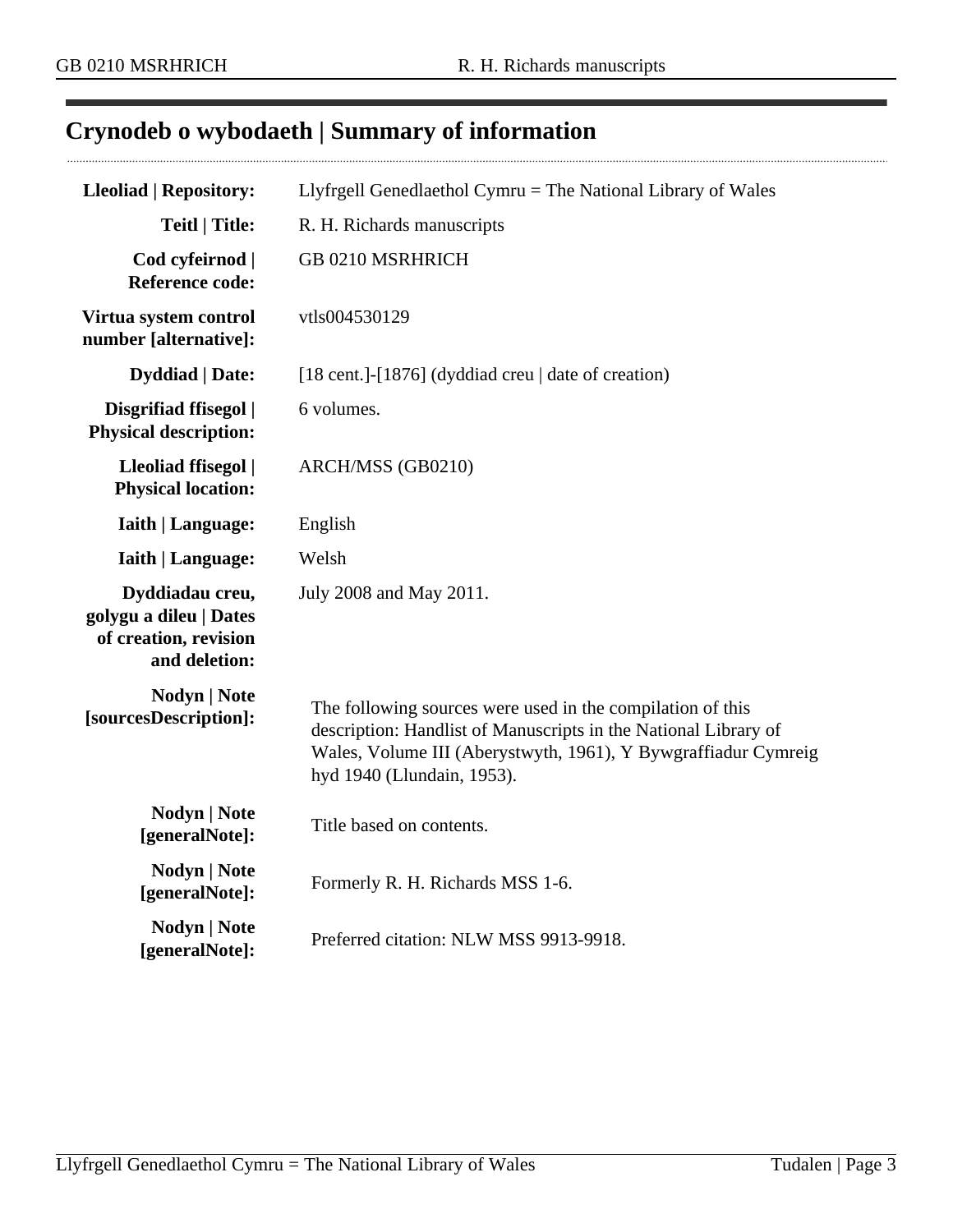### <span id="page-3-0"></span>**Hanes gweinyddol / Braslun bywgraffyddol | Administrative history | Biographical sketch**

#### **Nodyn | Note**

Richard Humphrey Richards was professor of Welsh at St David's College, Lampeter, from 1916 to 1941.

### <span id="page-3-1"></span>**Natur a chynnwys | Scope and content**

Papers, [18 cent.]-[1876], from the library of Professor Richard Humphrey Richards, including a manuscript of John Roberts (Ieuan Gwyllt), Llyfr Tonau Cynnulleidfaol (Wrexham: Hughes, 1876), Ieuan Gwyllt's manuscript of a proposed English hymnal, and correspondence, 1860-1874, and notes of Ieuan Gwyllt; sermon notes, 1731-1763; and an eighteenth-century commonplace book.

### <span id="page-3-2"></span>**Nodiadau | Notes**

#### **Nodiadau teitl | Title notes**

#### **Ffynhonnell | Immediate source of acquisition**

Richard Humphrey Richards; Lampeter; Donation; 1935.

#### **Trefniant | Arrangement**

Arranged according to NLW MSS reference numbers: NLW MSS 9913-9918.

#### **Rhestrau cymorth | Finding aids**

Handlist of Manuscripts in the National Library of Wales, Volume III (Aberystwyth, 1961), pp. 179-180.

#### **Nodiadau eraill | Other notes**

• **Dynodwr sefydliad | Institution identifier**: Llyfrgell Genedlaethol Cymru = The National Library of Wales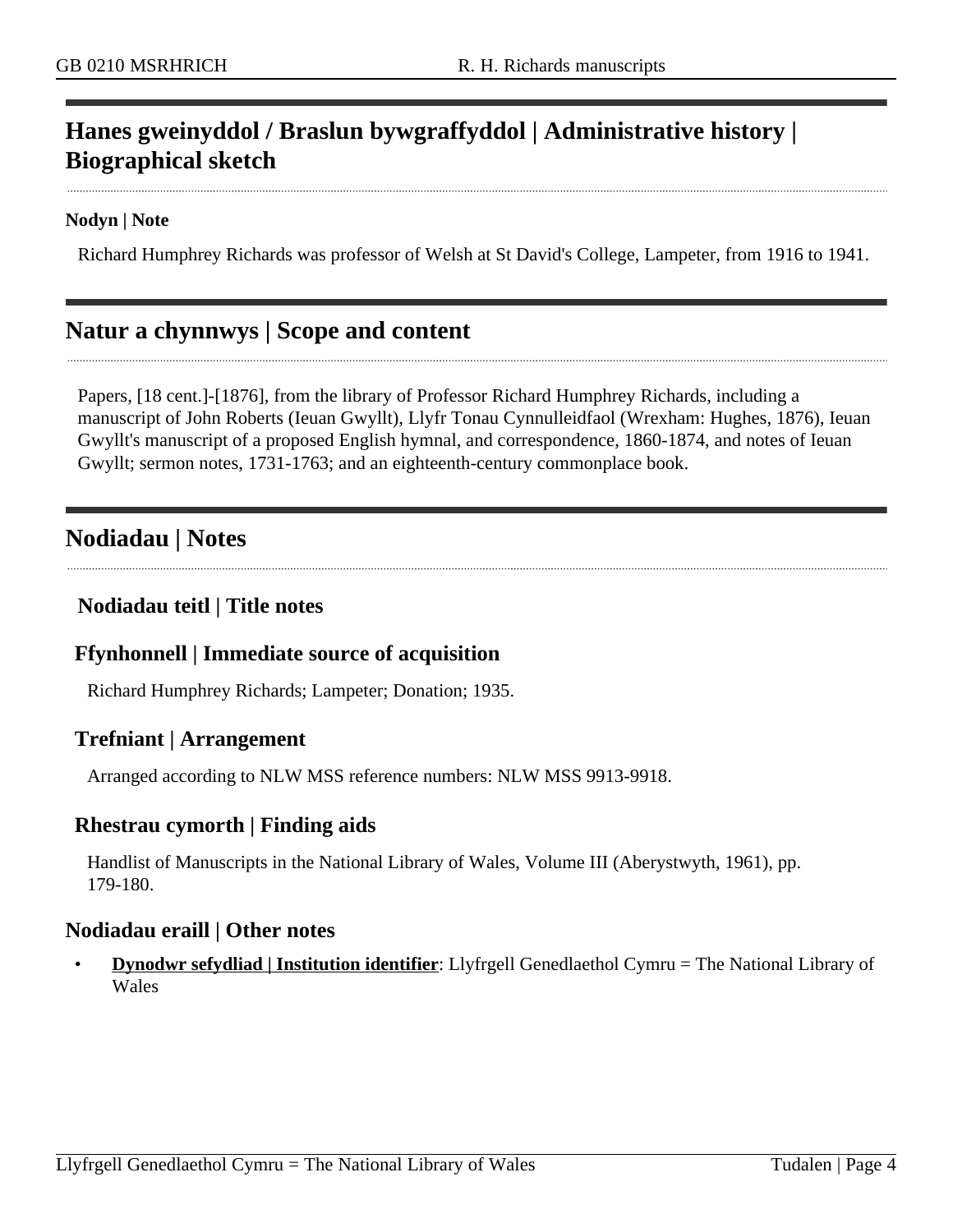### <span id="page-4-0"></span>**Pwyntiau mynediad | Access points**

• Richards, Richard Humphrey -- Archives (pwnc) | (subject)

### <span id="page-4-1"></span>**Disgrifiad cyfres | Series descriptions**

| Cod cyfeirnod                         | Teitl   Title                                                                                                                                                                                                                                                                           | Dyddiadau   Dates | Disgrifiad ffisegol   Physical |
|---------------------------------------|-----------------------------------------------------------------------------------------------------------------------------------------------------------------------------------------------------------------------------------------------------------------------------------------|-------------------|--------------------------------|
| Reference code                        |                                                                                                                                                                                                                                                                                         |                   | description                    |
| <b>NLW MS 9913A.</b>                  | File - Pregethau                                                                                                                                                                                                                                                                        | 1731-1763         |                                |
| vtls004530141                         |                                                                                                                                                                                                                                                                                         |                   |                                |
|                                       | Crëwr   Creator:                                                                                                                                                                                                                                                                        |                   |                                |
|                                       | Francis, Abel, d. ca. 1743 Jenkins, D., Rev., 18th century Lewis, James, 1674-1747 Williams, D., Rev.,<br>18th century                                                                                                                                                                  |                   |                                |
|                                       | Natur a chynnwys / Scope and content:                                                                                                                                                                                                                                                   |                   |                                |
|                                       | Notes of sermons preached by Abel Francis, D. Jenkins, James Lewis, and D. Williams, at Aberduar,<br>Crug-y-maen, and Rhyd-y-bont, 1731-1763.                                                                                                                                           |                   |                                |
|                                       | Nodyn   Note [generalNote]:                                                                                                                                                                                                                                                             |                   |                                |
|                                       | Title based on contents.                                                                                                                                                                                                                                                                |                   |                                |
|                                       | Nodyn   Note [generalNote]:                                                                                                                                                                                                                                                             |                   |                                |
|                                       | Formerly R. H. Richards MS 1.                                                                                                                                                                                                                                                           |                   |                                |
|                                       | Nodyn   Note [generalNote]:                                                                                                                                                                                                                                                             |                   |                                |
|                                       | Preferred citation: NLW MS 9913A.                                                                                                                                                                                                                                                       |                   |                                |
|                                       | Lleoliad ffisegol   Physical location:                                                                                                                                                                                                                                                  |                   |                                |
|                                       | ARCH/MSS (GB0210)                                                                                                                                                                                                                                                                       |                   |                                |
| <b>NLW MS 9914A.</b><br>vtls004530214 | File - A commonplace book                                                                                                                                                                                                                                                               | $[18$ cent.]      |                                |
|                                       | Natur a chynnwys / Scope and content:                                                                                                                                                                                                                                                   |                   |                                |
|                                       | A commonplace book of miscellaneous entries arranged in alphabetical order of subject. There is<br>included an epitaph on Rice Powell, vicar of Boughroyd (d. 1687), 'a prophecy found in a gentleman's<br>library in Glamorganshire  1653', and a Welsh stanza by Vicar Price of Cayo. |                   |                                |
|                                       | Nodyn   Note [generalNote]:                                                                                                                                                                                                                                                             |                   |                                |
|                                       | Title based on contents.                                                                                                                                                                                                                                                                |                   |                                |
|                                       | Nodyn   Note [generalNote]:                                                                                                                                                                                                                                                             |                   |                                |
|                                       | Formerly R. H. Richards MS 2.                                                                                                                                                                                                                                                           |                   |                                |
|                                       | Nodyn   Note [generalNote]:                                                                                                                                                                                                                                                             |                   |                                |
|                                       | Preferred citation: NLW MS 9914A.                                                                                                                                                                                                                                                       |                   |                                |
|                                       | Lleoliad ffisegol   Physical location:                                                                                                                                                                                                                                                  |                   |                                |
|                                       | ARCH/MSS (GB0210)                                                                                                                                                                                                                                                                       |                   |                                |
| <b>NLW MS 9915D.</b><br>vtls004530222 | File - Llyfr Tonau Cynnulleidfaol                                                                                                                                                                                                                                                       | [1876]            |                                |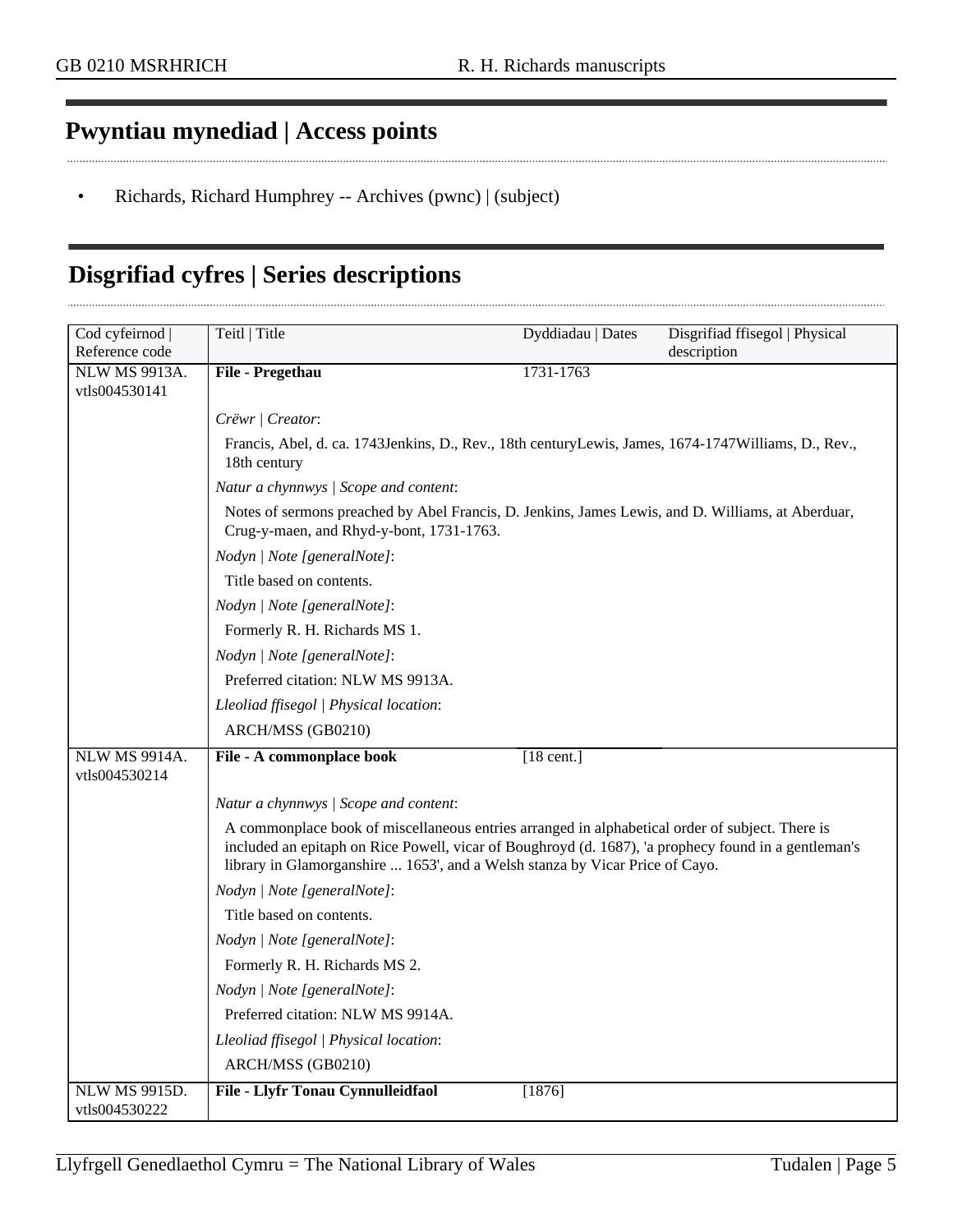|                                | Crëwr   Creator:                                                                                                                                                                                                                                                                                                                                                        |
|--------------------------------|-------------------------------------------------------------------------------------------------------------------------------------------------------------------------------------------------------------------------------------------------------------------------------------------------------------------------------------------------------------------------|
|                                | Ieuan Gwyllt, 1822-1877                                                                                                                                                                                                                                                                                                                                                 |
|                                | Natur a chynnwys / Scope and content:                                                                                                                                                                                                                                                                                                                                   |
|                                | A manuscript of Ieuan Gwyllt's Llyfr Tonau Cynnulleidfaol (Wrexham: Hughes, 1876), being an<br>amalgamation of the first edition of 1859 and of the Ychwanegiad published in 1870.                                                                                                                                                                                      |
|                                | Nodyn   Note [generalNote]:                                                                                                                                                                                                                                                                                                                                             |
|                                | The manuscript was originally identified in Handlist of Manuscripts in the National Library of Wales,<br>Volume III (Aberystwyth, 1961), p. 179, as 'the original manuscript of Llyfr Tonau Cynulleidfaol<br>published by John Roberts ('Ieuan Gwyllt'), 1859'. The correction is based on information supplied by Dr<br>Rhidian Griffiths of Aberystwyth, August 2020. |
|                                | Nodyn   Note [generalNote]:                                                                                                                                                                                                                                                                                                                                             |
|                                | Previously R. H. Richards MS 3.                                                                                                                                                                                                                                                                                                                                         |
|                                | Nodyn   Note [generalNote]:                                                                                                                                                                                                                                                                                                                                             |
|                                | Preferred citation: NLW MS 9915D.                                                                                                                                                                                                                                                                                                                                       |
|                                | Nodyn   Note [generalNote]:                                                                                                                                                                                                                                                                                                                                             |
|                                | Original title.                                                                                                                                                                                                                                                                                                                                                         |
|                                | Lleoliad ffisegol   Physical location:                                                                                                                                                                                                                                                                                                                                  |
|                                | ARCH/MSS (GB0210)                                                                                                                                                                                                                                                                                                                                                       |
| NLW MS 9916D.<br>vtls004530276 | [1850x1874]<br>File - English hymnal                                                                                                                                                                                                                                                                                                                                    |
|                                | Crëwr   Creator:                                                                                                                                                                                                                                                                                                                                                        |
|                                | Ieuan Gwyllt, 1822-1877                                                                                                                                                                                                                                                                                                                                                 |
|                                | Natur a chynnwys / Scope and content:                                                                                                                                                                                                                                                                                                                                   |
|                                | The manuscript of a proposed English hymnal by John Roberts (Ieuan Gwyllt).                                                                                                                                                                                                                                                                                             |
|                                | Nodyn   Note [generalNote]:                                                                                                                                                                                                                                                                                                                                             |
|                                | Title based on contents.                                                                                                                                                                                                                                                                                                                                                |
|                                | Nodyn   Note [generalNote]:                                                                                                                                                                                                                                                                                                                                             |
|                                | Formerly R. H. Richards MS 4.                                                                                                                                                                                                                                                                                                                                           |
|                                | Nodyn   Note [generalNote]:                                                                                                                                                                                                                                                                                                                                             |
|                                | Preferred citation: NLW MS 9916D.                                                                                                                                                                                                                                                                                                                                       |
|                                | Lleoliad ffisegol   Physical location:                                                                                                                                                                                                                                                                                                                                  |
|                                | ARCH/MSS (GB0210)                                                                                                                                                                                                                                                                                                                                                       |
| NLW MS 9917D.<br>vtls004530290 | <b>File - Tonau</b><br>1860-1874                                                                                                                                                                                                                                                                                                                                        |
|                                | Crëwr   Creator:                                                                                                                                                                                                                                                                                                                                                        |
|                                | Ieuan Gwyllt, 1822-1877                                                                                                                                                                                                                                                                                                                                                 |
|                                | Natur a chynnwys / Scope and content:                                                                                                                                                                                                                                                                                                                                   |
|                                | Transcripts of hymn-tunes, notes and draft letters by John Roberts (Ieuan Gwyllt) and letters addressed<br>to him by Morris Davies, Bangor, 1868, W. J. Hughes, St. Asaph, 1867, John Vaughan Jones, Swansea,<br>1872, William Lewis, Llanbedr, Merioneth, 1874, and Ellis Williams (Ylltyr Eryri), Bethesda, 1860.                                                     |
|                                | Nodyn   Note [generalNote]:                                                                                                                                                                                                                                                                                                                                             |
|                                | Title based on contents.                                                                                                                                                                                                                                                                                                                                                |
|                                | Nodyn   Note [generalNote]:                                                                                                                                                                                                                                                                                                                                             |